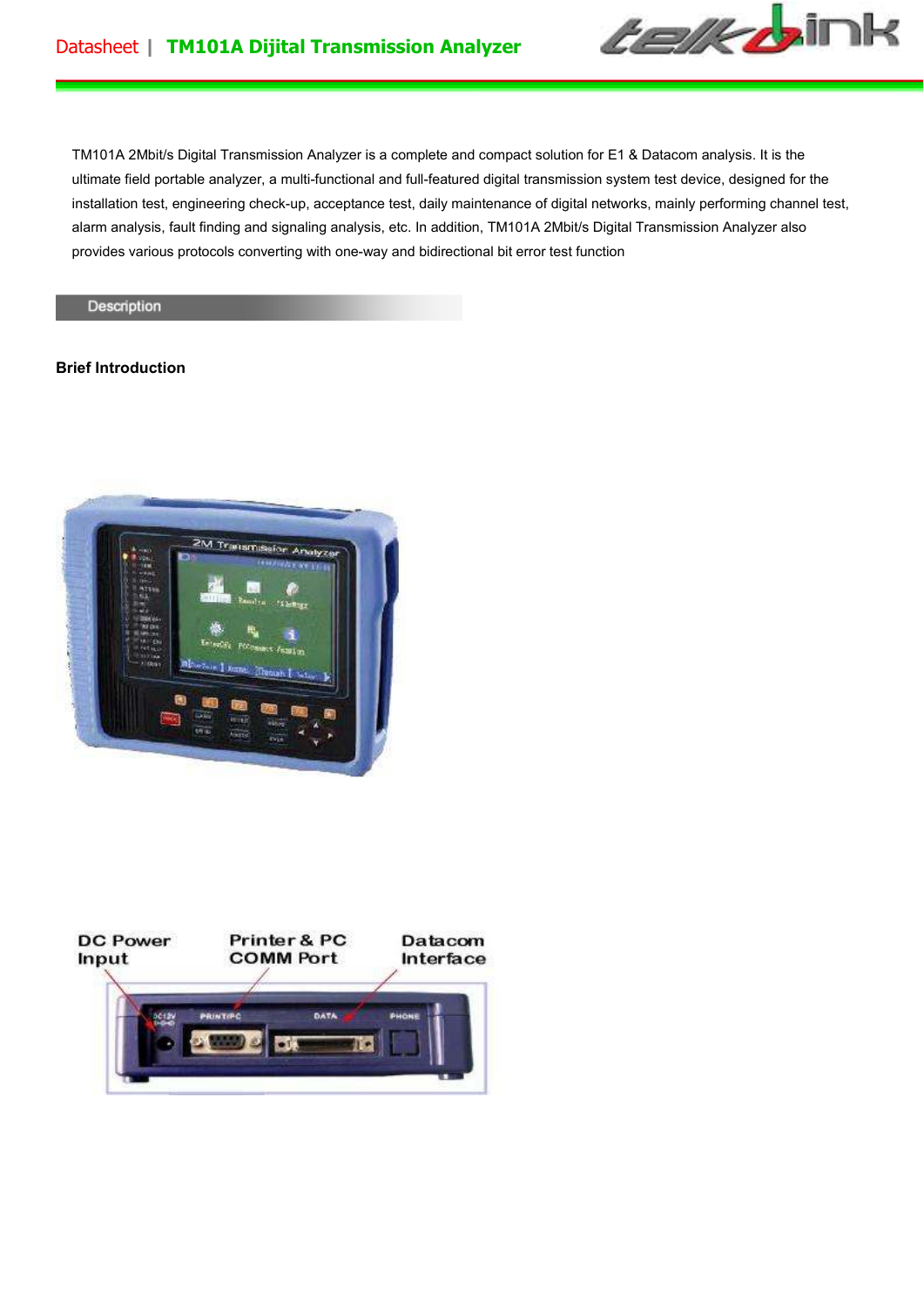

TM101A 2Mbit/s Digital Transmission Analyzer integrates many advantages of several kinds of imported 2M meters. The final design has passed the inspection of communication measurement center, which belongs to information industry.

TM101A meter is PCM2M integrated test handset, mainly used to measure the code error rate of communication line data and analyze the line fault as well as the causes. It can realize the measurement of 2M series N\*64K channel transmission parameters and the daily maintenance test.

Powerful functions are your great assistant. Volume adjustable, loudspeaker can be used. English/Chinese interface makes your work much simpler and easier. Multi-tasks work facilitates your test.

# **Key Features**

1. The large screen with backlighting is displayed in Chinese/English, and the contrast can be adjusted manually. It can be clearly seen even in the burning sun or in the darkness.

- 2. The complete LED display makes the working state, signal structure and test results of the instrument much clearer.
- 3. The shortcut function key can be used to transform any menu interfaces at any moment.
- 4. Digital volume control can monitor any phone at any moment.
- 5. Soft switch of power supply can realize the functions of timed start and timed test, etc.
- 6. Clear historical alarm records at any moment
- 7. Inject outburst error or rate error at any moment
- 8. Freely run or stop test
- 9. The display of test setup and test result can be freely transformed.
- 10. Intuitionist direction keys make setting simple and effective, and can randomly zoom or move the histogram.
- 11. The built-in high-performance backup battery can successively work for 5 hours when the power is full.
- 12. We expediently enter into many additional functions with function keys, and can select the needed functions through the concise menu without complex operations.
- 13. RS232 printing interface can print any single screen result or the whole results.

14. The data port can be transformed into V series interface of various standards and co-directional 64kbit/s interface through proper-matched cable.

- 15. The side sketch map: Balance and unbalance interfaces can be well used in all kinds of occasions.
- 16. One key could transmit the Chinese interface to English interface.

## **Main Functions**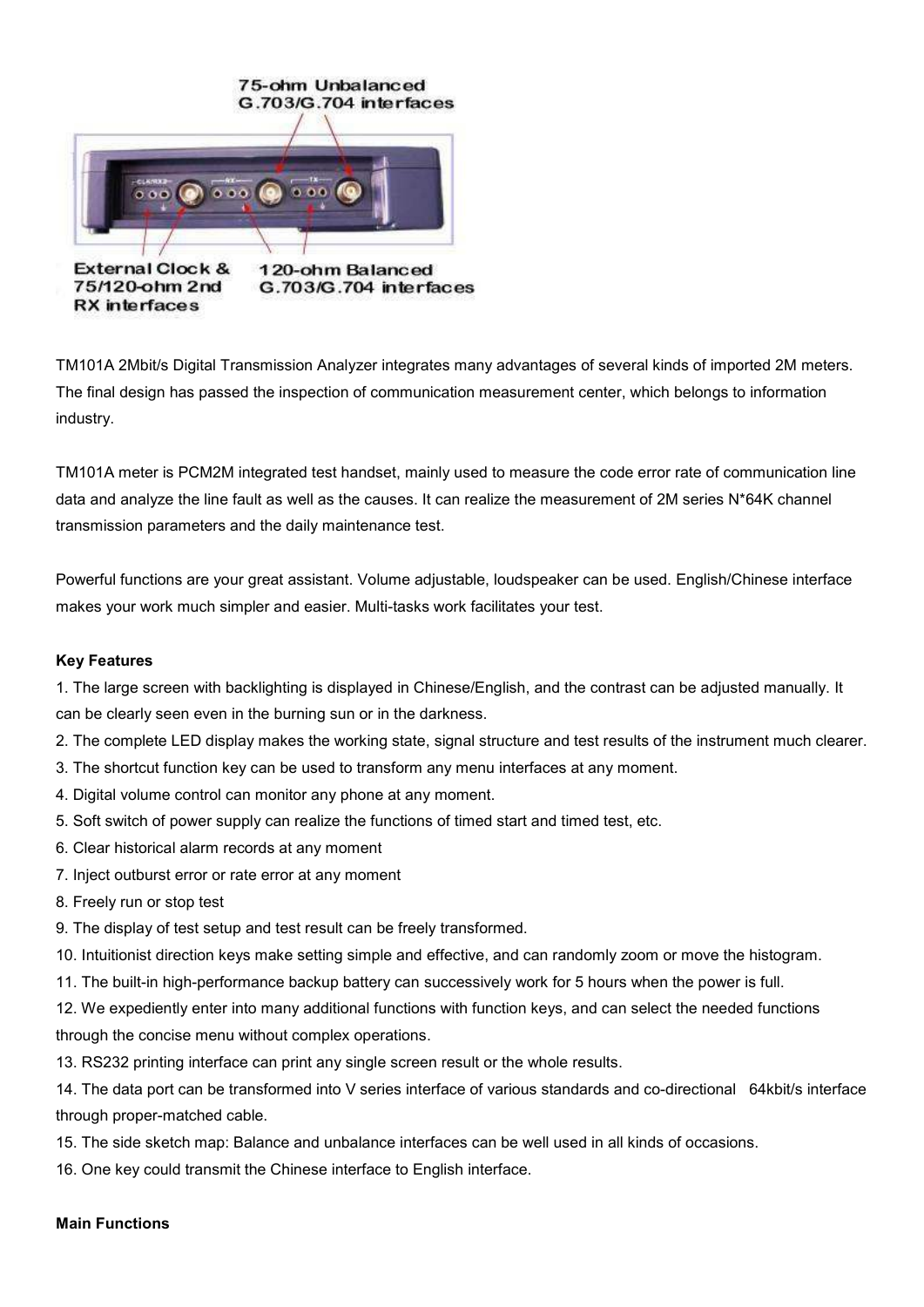- 1. Out-of-Service measurement
- 2. In-Service measurement
- 3. Framing and unframed signal transmit and receiving
- 4. 2Mbit/s unframed measurement
- 5. 2Mbit/s framing n\*64 Kbit/s measurement
- 6. Measurement for frame error (FAS ERR), BIT ERR, CRC-4 Error, Code Error (COD ERR), E-bit Error (E-ERR)
- 7. Clock slip measurement
- 8. Measurement for signal loss (SIG LOSS), AIS, frames loss (FAS LOSS), pattern loss (PATT LOSS), remote alarm
- (RA), multi-frame remote alarm (MRA)
- 9. Line signal frequency measurement
- 10. Level and frequency measurement of voice channel
- 11. SMF set and display
- 12. ABCD set and display
- 13. Through measurement
- 14. RT delay measurement
- 15. Timeslot monitor
- 16. Three Tx Clock Options (Internal, external, and recover from the received signal)
- 17. Three Inputs Mode: Terminal, Bridge, Monitor
- 18. G. 821, G. 826, M. 2100 performance
- 19. Graphs results of alarm and error
- 20. RS232 printing
- 21. Built-in memory prevents data loss when power off
- 22. Connect to PC
- 23. 7 setup storages and 436 results storages
- 24. Bi-directional Listen, dual E1 Measurement
- 25. Tx Clock offset function
- 26. Online software update
- 28. Measurement for co-directional 64k, V. 35 Synchronization
- 29. Pattern Slip (PAT SLIP) measurement
- 30. APS (Auto Protect System) Time Measurement
- 31. Dual-frequency departure measurement

## **Technical Specifications**

| <b>TX</b>               | TM101C E1 Tester                                                                                             |
|-------------------------|--------------------------------------------------------------------------------------------------------------|
| Output interface        | 75 Ohm balanced, 120 Ohm balanced, conforming to G.703<br>requirements                                       |
| Signal structure        | Unframed<br>Frame (PCM30, PCM31, PCM30CRC, PCM31CRC), conforming to<br>$ G.704 n \times 64$ Kbit/s structure |
| Line code               | HDB3 or AMI                                                                                                  |
| Signal rate             | 2048 kbit/s                                                                                                  |
| Internal clock accuracy | $\leq \pm$ 10ppm                                                                                             |
| Clocking                | Internal, external and distill                                                                               |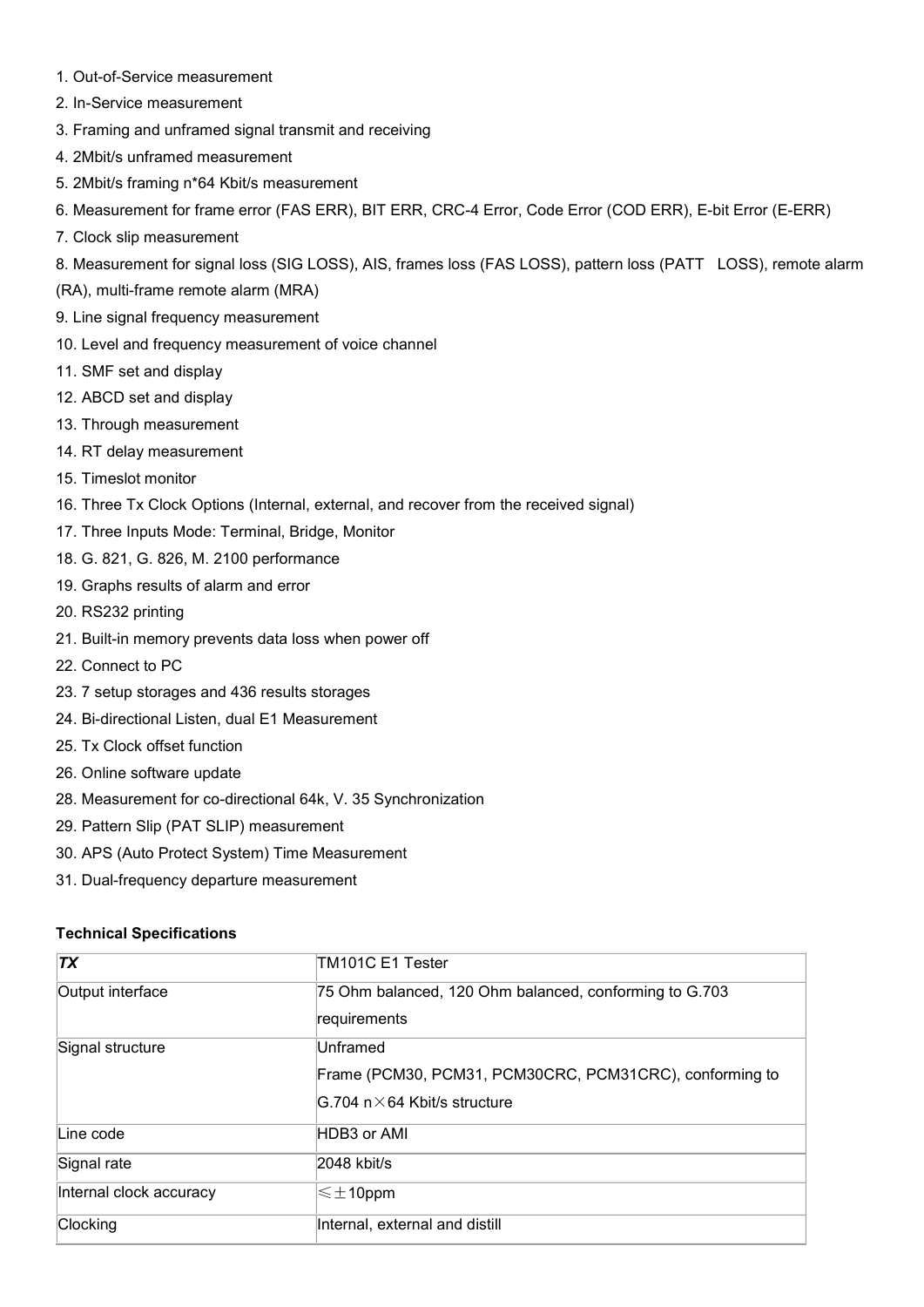| Output intrinsic twittering      | <0.05UI(20Hz-100kHz)                                                     |
|----------------------------------|--------------------------------------------------------------------------|
| Test pattern                     | False random sequence 2E6-1,2E9-1,2E11-1,2E15-1, 2E20-1, 2E23-           |
|                                  | 1, conforming                                                            |
| Free TS pattern:                 | 8bit man mode                                                            |
| Code error insertion             | FAS ERR: once, continuous twice, continuous 3 times, continuous 4        |
|                                  | Times                                                                    |
|                                  | BIT ERR: single $1E-2 \sim 1E-7$                                         |
| Pattern slip                     | PAT slip                                                                 |
| <b>RX</b>                        |                                                                          |
| Signal input impedance           | terminal: 75 Ohm unbalanced, 120 Ohm balanced, Tx loss conforms          |
|                                  | to G.703                                                                 |
|                                  | bridge: $>750$ Ohm unbalanced, $>1200$ Ohm balanced                      |
|                                  | monitor: 20 dB for input sensibility                                     |
| Signal input equalizing feature  | $0 - 9$ dB                                                               |
| Signal input twittering capacity | conforms to G.823                                                        |
| Input anti-interference          | conforms to G.703                                                        |
| Signal structure                 | <b>Unframed</b>                                                          |
|                                  | Frame (PCM30, PCM31, PCM30CRC, PCM31CRC), frame signal                   |
|                                  | conforms to G.704 $n \times 64$ kbit/s structure                         |
| Line code                        | HDB, or AMI                                                              |
| Signal rate                      | 2048 kbit $\pm$ 50ppm                                                    |
| Test pattern                     | False random sequence 2E6-1,2E9-1,2E11-1,2E15-1, 2E20-1, 2E23-1          |
|                                  | conforming to ITU-T0.151, man code 8 bit                                 |
| <b>Frequency test</b>            | For line signal and voice channel signal                                 |
| Level test                       | For line signal and voice channel signal                                 |
| Bit error monitoring             | FAS ERR, BIT ERR, CRC-4 code error performance test, CODE ERR            |
| Alarm monitoring                 | AIS, SIG LOSS, RA, MAR, FAS LOSS, CRC LOSS, PAT LOSS, PAT<br><b>SLIP</b> |
| Slip monitoring                  | PAT SLIP, CLK SLIP                                                       |
| Time delay test                  | Test time delay performance                                              |
| Bit error analysis               | G.821, G.826, M2100                                                      |
| External clock input impedance   | Terminal: 75 Ohm unbalanced, 120 Ohm balanced, Tx loss                   |
|                                  | conforming to G.703                                                      |
|                                  | Bridge: >750 Ohm unbalanced, >1200 Ohm balanced                          |
| External clock input signal      | HDB3/AMI conforming to G.703, pulse signal, $>$ 2.5V <sub>p-p</sub>      |
|                                  |                                                                          |
| <b>Other Specifications</b>      |                                                                          |
| <b>Battery Duration:</b>         | 5hs (except Modem status)                                                |
| Dimensions/Weight:               | 200mm*160mm*42mm/0.95kg(With battery)                                    |